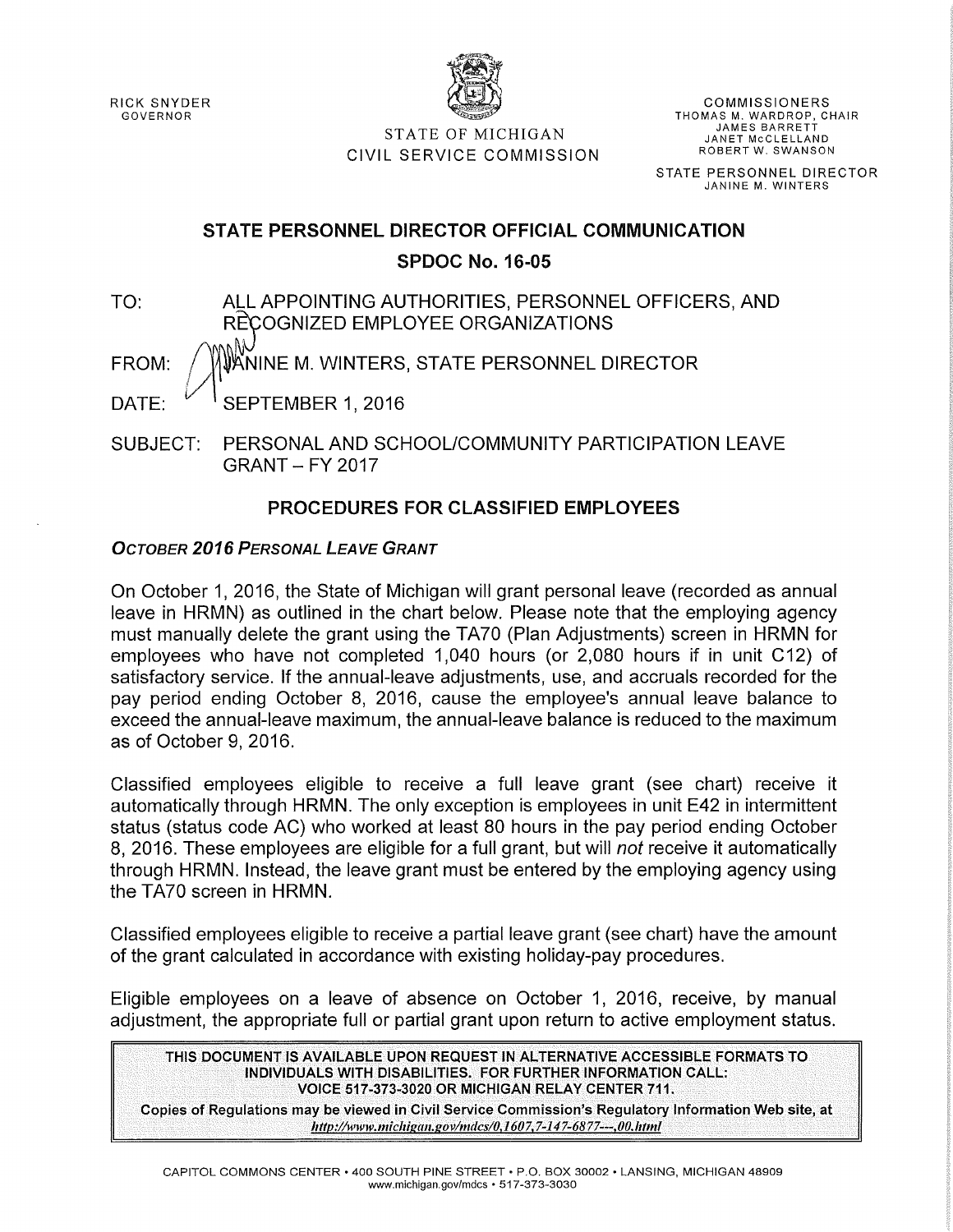SPDOC No. 16-05 Page 2

The amount of the grant is the same as would have been received if active on payroll on October 1.

Classified employees eligible to receive a full or partial leave grant who are on a layoff when the automatic adjustment is made will not automatically receive the grant. When these employees return to work, the personnel office should credit the employee with the proper prorated full or partial grant based on the number of pay periods remaining in the fiscal year. For example, if a W22 employee who is eligible for the full grant returns from a layoff with 8 pay periods remaining in the fiscal year, the grant is calculated by dividing the number of pay periods remaining in the fiscal year by the total number of pay periods (26) and multiplying this by the full grant  $[(8 \div 26) \times 16 = 4.9$  hours]. Prorated partial grants are calculated the same, but the 16 hours is already reduced based on existing holiday procedure. Partial grants do not apply to employees in unit C12. A C12 employee who returns from layoff receives a prorated full grant. Full grants for employees in unit C12 are 12 hours.

## **OCTOBER 2016 SCHOOL/COMMUNITY PARTICIPATION LEAVE GRANT**

On October 1, 2016, the State of Michigan will grant 8 hours of school and community participation leave to permanent and limited-term classified employees in units A02, A31, E42, H21, L32, U11, W22, W41, Y23, Y50, Y51, Y98, and Y99. The employing agency must manually delete the grant using the TA70 screen in HRMN for employees who have not completed 1,040 hours of satisfactory service. Unused balances from the prior fiscal year are not carried over into the new fiscal year.

## PROCEDURES FOR UNCLASSIFIED EMPLOYEES

### OCTOBER *2016* PERSONAL LEAVE GRANT

Full-time unclassified employees in unit codes Z85 and Z86 who elected the Civil Service Benefits Agreement Option receive sixteen hours of personal leave (recorded as annual leave in HRMN) as of October 1, 2016. Unclassified employees in unit codes Z85 and Z86 who elected the Civil Service Benefits Agreement Option and are in less than fulltime status receive a prorated number of hours of personal leave in a manner consistent with existing holiday-pay procedures.

The grant of personal leave to unclassified employees is recorded automatically through HRMN as it is for classified employees. If the annual leave adjustments, use, and accruals recorded for the pay period ending October 8, 2016, cause the employee's annual-leave balance to exceed the annual-leave maximum, the annual leave balance is reduced to the maximum as of October 9, 2016.